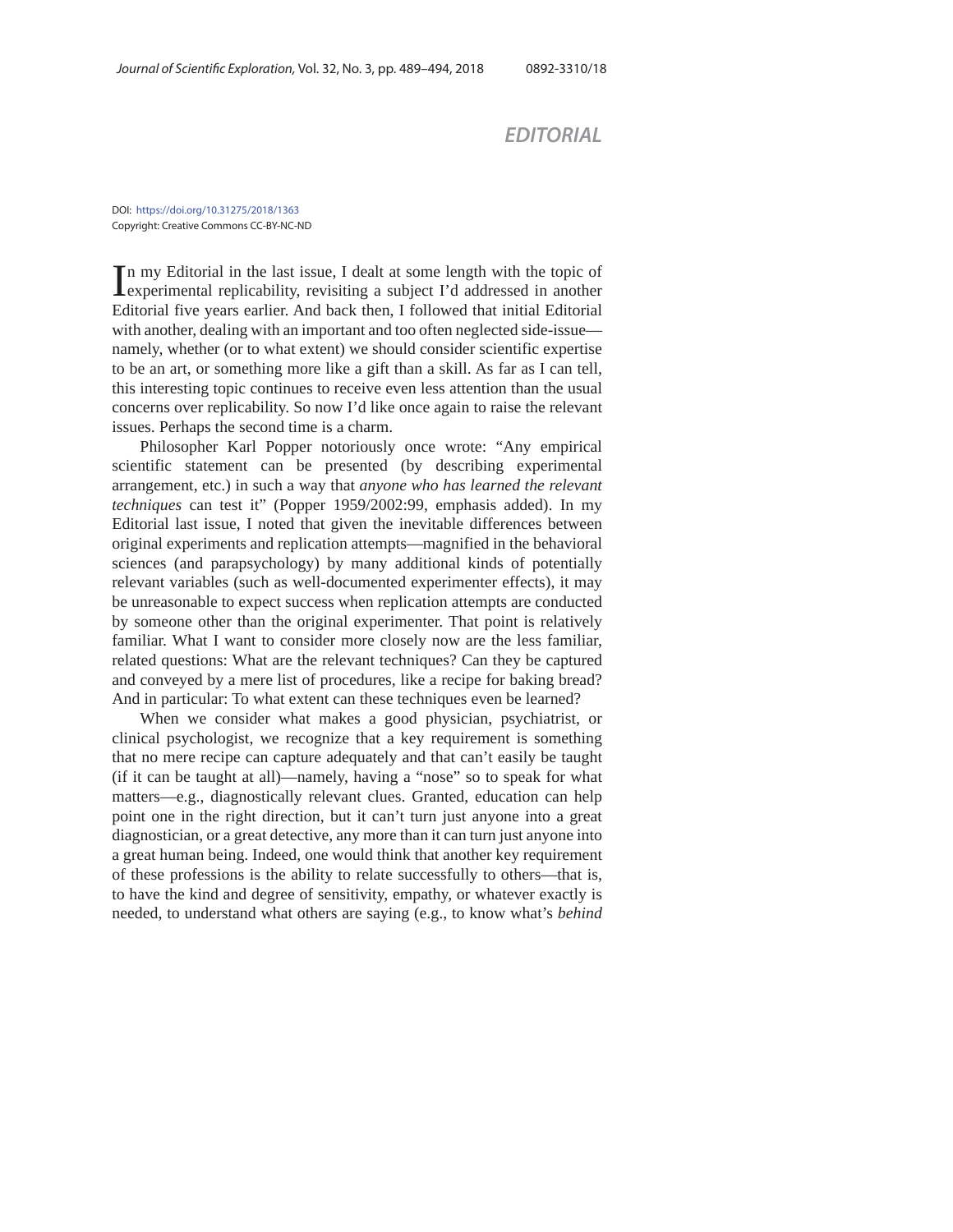their words), to know when they're dissembling or withholding information, to make them feel comfortable, supported, etc. And that, too, is something that's very difficult to teach, if it can be taught at all. Very likely, it requires native aptitudes that people simply either have or lack—the qualities in virtue of which some are especially good in relating to other people. To think that these qualities can be acquired merely through education is as foolish as thinking that through formal education alone one can learn to be compassionate, courageous, or witty—or more generally, that one can change deep features of one's character. Similarly, it would be astonishing (if not miraculous) if scientific expertise generally and experimental expertise specifically (perhaps especially in the biological and behavioral sciences) didn't likewise require certain aptitudes or native capacities with which only some are fortunately endowed. And that may also include having a nose for what matters.

Although this bit of commonsense wisdom may frequently be overlooked, it's hardly a new observation. Perhaps the origins trace back as far as Plato's *Republic*. Plato was concerned with (among other things) what human excellence amounted to, and he noted that this must be answered relative to the different roles that a person can fulfill—for example, that of a teacher, parent, musician, military commander, boxer. A person isn't simply excellent *simpliciter*. That's why we can say that someone (for example) is a good musician but a lousy parent. Plato also noted that we can evaluate someone *qua* (i.e. in the capacity of a) person—along some kind of moral dimension. Indeed, we can say that someone is a good person but a terrible teacher (an all too common phenomenon, in fact), or a good computer technician but a rotten human being.

Now Plato had his own philosophical and political agenda in writing *The Republic* and so he didn't extend his observations in the directions that concern me here. But we can note that excellence in a person's various capacities might be related in intimate (perhaps even lawlike) ways to excellence in some other capacities. For example, it's likely that a scientist's personal qualities (e.g., character traits) could be a deciding factor in determining whether experiments succeed or fail, or whether theorybuilding and data-gathering are productive. And I don't have in mind only such relatively coarse measures as (say) whether a parapsychologist is a sheep (believer) or goat (non-believer or skeptic) (see, e.g., Wiseman & Schlitz 1997). Some examples will illustrate what I have in mind. (I'll confine my comments to work in parapsychology, but I encourage readers to find analogues in other areas of science.)

When I began my serious study of parapsychological research back in the 1970s, I was struck by the following episode at a conference of the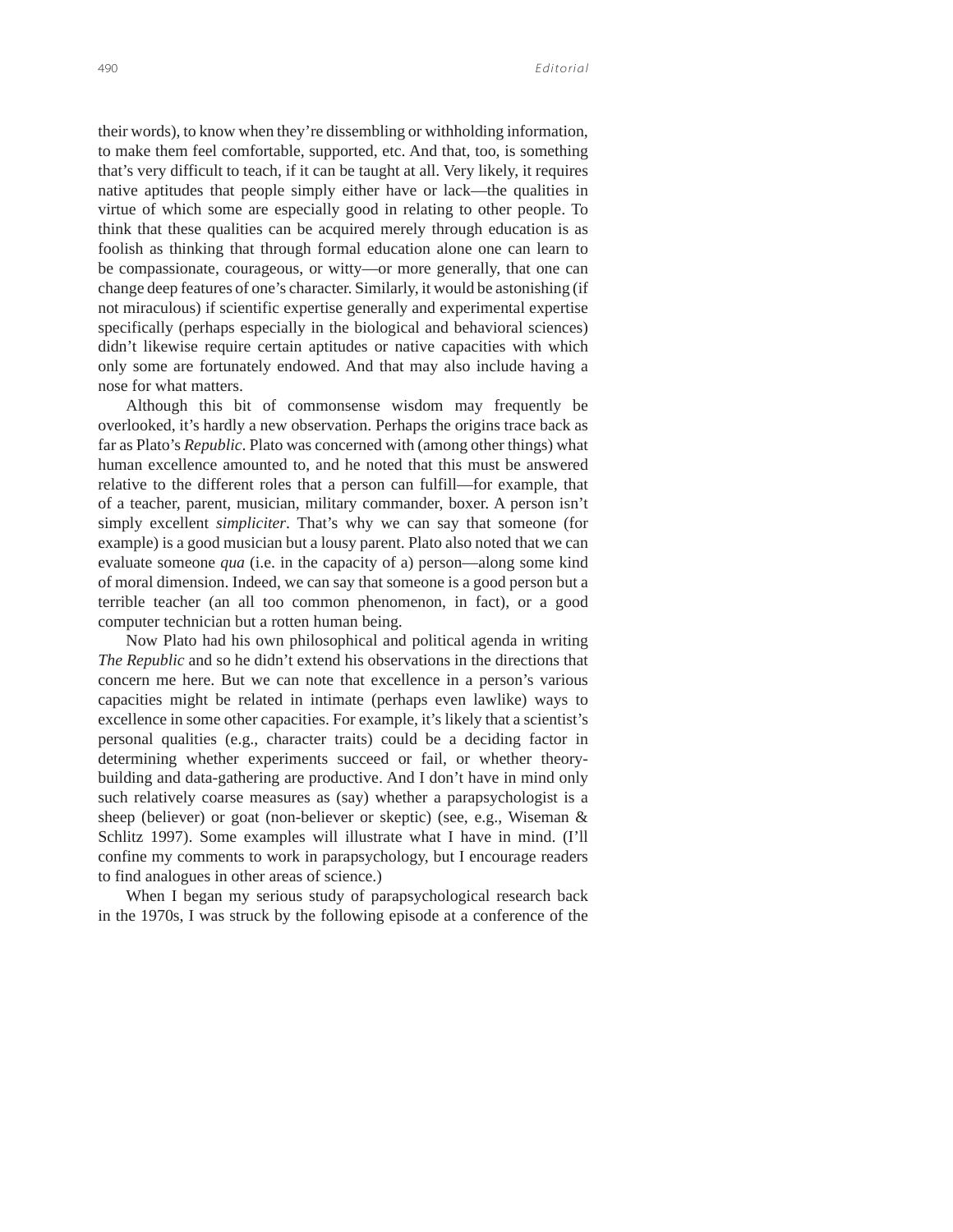Parapsychological Association. One of the presenters was Helmut Schmidt, an exceptionally creative and successful theoretician and experimenter. Helmut gave a talk in which he described his latest success in testing subjects' ability to influence the output of random number generators. Helmut's talk was given with his usual (and considerable) energy and enthusiasm. For example, he described in a very animated way how he encouraged his subjects to imagine themselves psychically *pushing* the RNG. And the word "pushing" he expressed with great emphasis and dramatic gestures.

Following this presentation was a talk given by a young woman who had tried unsuccessfully to replicate one of Schmidt's earlier experiments. I know from having spoken to her that she was a very pleasant person. But her personality was so different from that of Schmidt, one could be forgiven for thinking that the two experimenters were members of different species. Helmut was charismatic, extroverted, enthusiastic, and dynamic. It was easy to see how he could have effectively encouraged his subjects to succeed. By contrast, this young woman was relatively lifeless, monotonous, and insipid. Her talk was given with an almost total lack of affect and vocal inflection, and that wasn't just a matter of stage-fright; that was her manner of talking. So it was equally easy to see how she might have failed to inspire or excite her subjects. Similarly, perhaps the late John Beloff's notoriously poor track record in conducting or supervising successful psi experiments connects with his gentle and quite understated personality, despite the fact that he clearly qualified as a sheep—that is, despite his demonstrated sympathy for psi research and his obvious conviction about the positive merits of the best cases.

Along the same lines, in both psi research and the behavioral sciences generally, experimental success might require, in addition to (or instead of) charisma, a supportive experimental personality that can make subjects feel safe or comfortable about participating in the experiment, and which can help them trust the experimenter. Many believe (as I do) that this is why Russell Targ (another low-key personality) has been so consistently successful in conducting remote viewing trials. And clearly, only some people have that kind of character trait. Moreover, it may also be a matter of the way personality styles *fit* with one another. Even a generally supportive or encouraging person may still rub some people the wrong way, if their personalities are broadly incompatible. After all, that's one reason we can feel comfortable in life with certain people but not others.

Now you might think that psychologists especially should be keenly aware of these sorts of interactions and potential personality conflicts. I used to think so—at least I did early in my academic career, before I began to meet more and more university psychologists and started attending their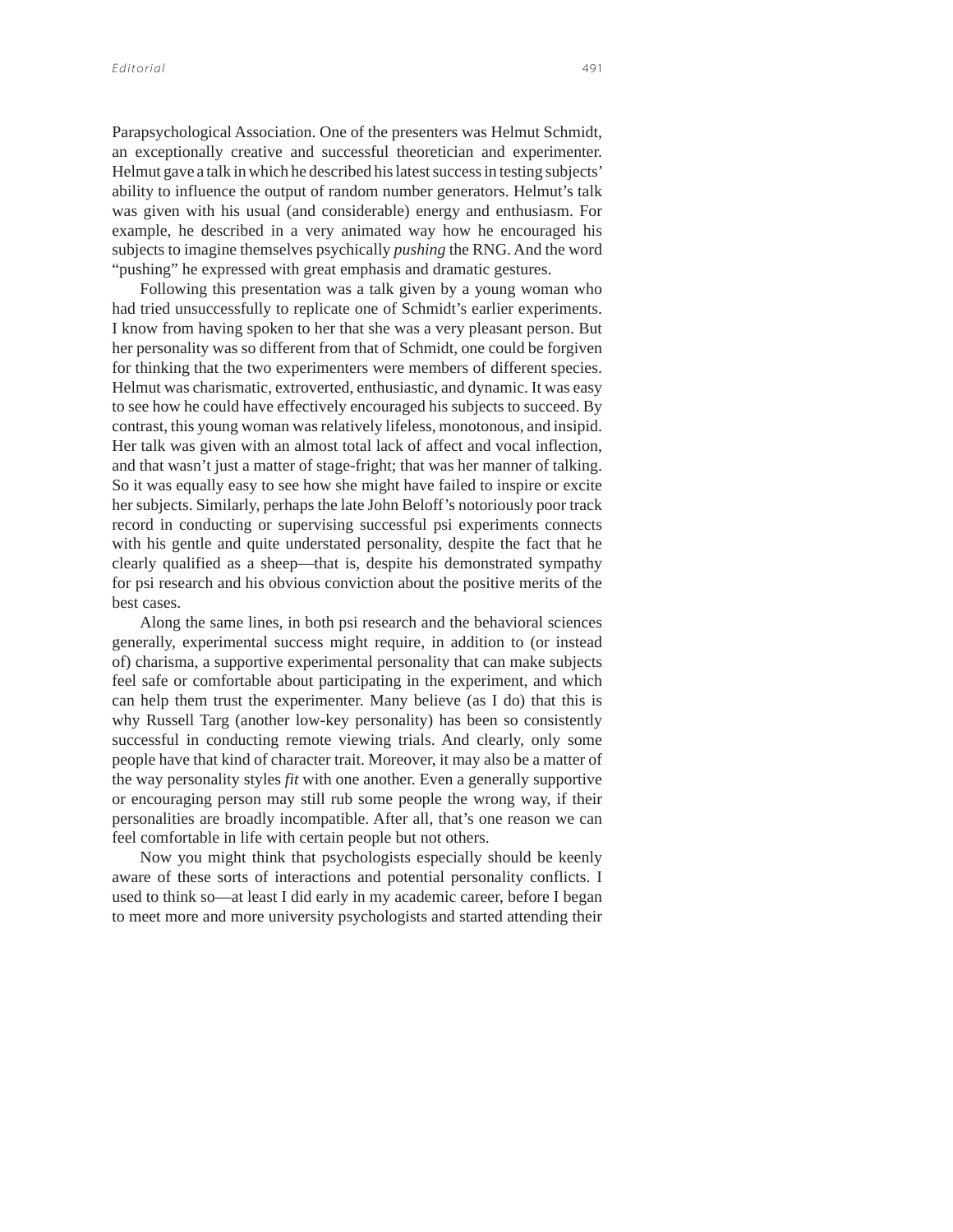parties (clinical psychologists, arguably, are a different kind of animal). At that point, however, I realized that my hosts often had almost no idea which people should be invited together to the same affair, and which people would almost certainly create friction when placed in a common environment. I could only wonder, then, how that ironic blindness might also affect their professional work—for example, their ability to relate to their subjects, or to select appropriate graduate assistants to interact with their subjects.

Not surprisingly, there has been some mainstream research on the personality correlates to successful experimentation in psychology. But those I've seen have been rather (and all too commonly) superficial, focused on such relatively rudimentary measures as, for example, experimenter need for social influence, experimenter desire for control, and subject need for social approval (see, e.g., Hazelrigg, Cooper, & Strathman 1991). They seldom rise above commonsense, very general conjectures and observations that probably never needed to be confirmed with the aid of precious research funds. Moreover, as far as the study cited above is concerned, given the authors' own experimental procedures, one can only wonder how they evaluated the relevance of their own personality traits in leading to their results. That is, one can only wonder about the wisdom of experimentally investigating experimental biasing—at least, in the absence of detailed and reliable information about the experimenters' own character traits. Personally, I suspect that experimentation is simply not the way to proceed here. Probably, there's much more to learn from keen and sensitive observers' careful and penetrating examination of successful experimenters, as well as of subjects who succeed at psi tasks under a wide range of experimental conditions.

I mentioned earlier that scientists might need a "nose" (or perhaps an "eye") for relevant data, and that in the absence of this ability their work might exhibit systematic deficiencies. This is a criticism I've lodged many times against the postmortem survival research of Ian Stevenson. Please don't misunderstand me on this; I believe that Stevenson's work constitutes a monumentally important and valuable repository of data. However, as I've argued in detail (see, e.g., Braude 2003), Stevenson repeatedly treated the subjects of his case investigations as if they were psychological stick figures, with little or no depth or breadth of personality, and as if they had no deeply hidden issues guiding their lives in the subtle ways most of us can discover from our usual life blunders and successes—for example, the cunning and often indirect or elusive ways we might repeatedly entangle ourselves in lethal relationships, or undermine our attempts to succeed professionally.<sup>1</sup> Consider, for example, the blatant clues about motivations and subject psychopathology Stevenson missed in the well-known case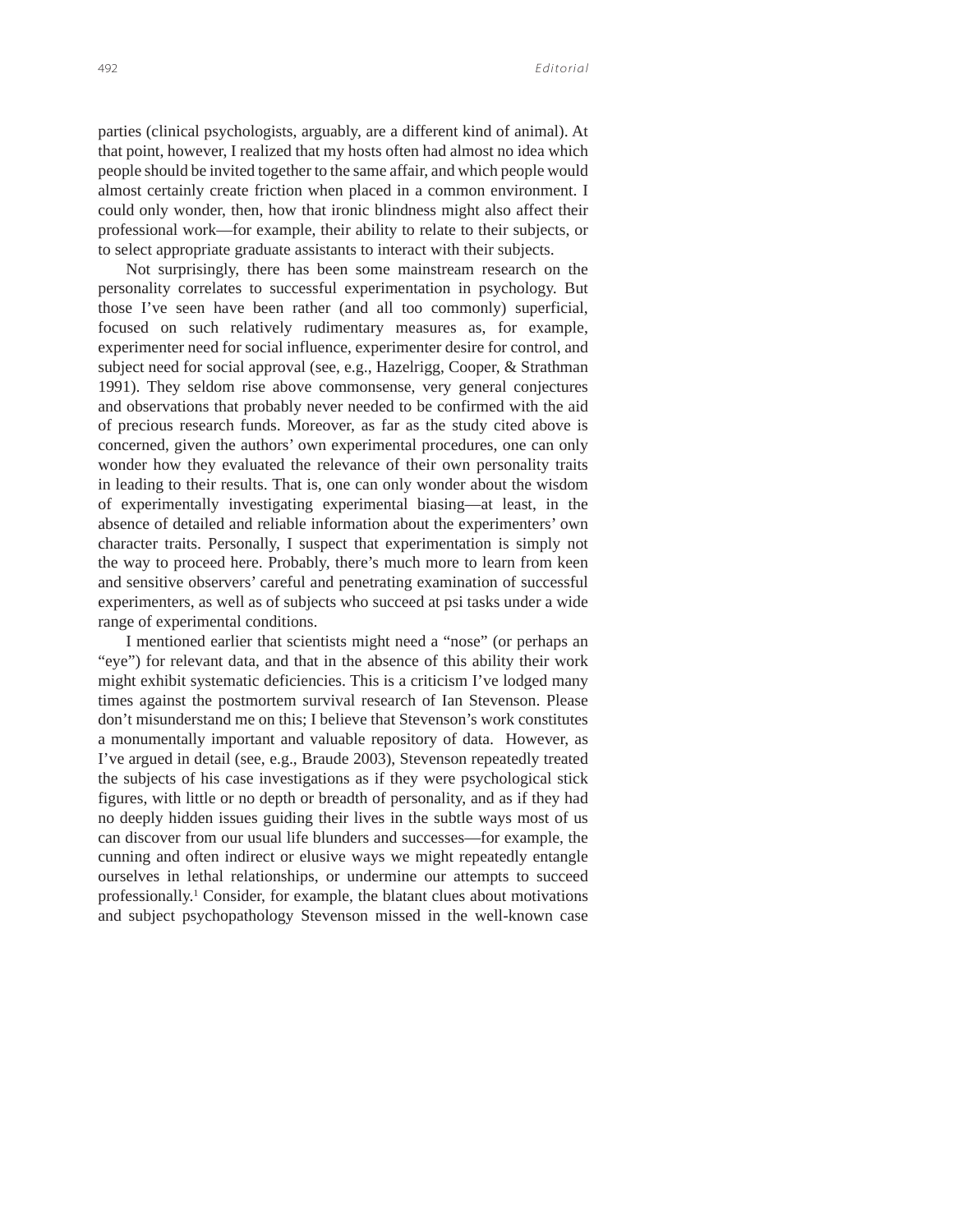of Sharada (Braude 2003:Chapter 4). For all his many virtues, I'd say Ian was blind to much of what really deserved his attention. And as a result, he repeatedly underestimated the power of sophisticated and reasonable alternatives to the hypotheses of reincarnation specifically and survival generally.

Now if it's true that scientific success or failure sometimes hinges on the presence or absence of certain personality traits of the scientist and (in the case of experiments) is not simply a matter of following a recipe of procedures, what can be done about this? It seems unlikely that graduate programs in the sciences will suddenly—or ever—award advanced degrees only to students passing a battery of relevant psychological tests. And it seems equally unlikely that scientists will volunteer themselves for psychological profiling, the results of which can be published alongside their research. For example, members of a parapsychological insiders' listserve to which I subscribe showed very little enthusiasm for the idea, even though listserve members have floated proposals for publishable psychological screening of experimenters several times over the years.

Moreover, I suspect that many (most?) scientists like to perpetuate the myth that they're especially objective observers and agents, and not the steaming, stinky cauldrons of fears, insecurities, flaws, and issues that afflict everyone else. Perhaps the most we can hope for is a rejection of Popper's simplistic statement about scientific expertise, a correspondingly more sophisticated assessment of experimental results, and a willingness to consider seriously the full range of variables (including character traits) that can affect experimental outcome. And more generally, we can perhaps hope for a greater appreciation of the fact that scientists, like other human beings, have both personalities and feelings, and that they're subject to the same grubby concerns, frailties, and life issues that influence even the most mundane actions. Perhaps then we'll see a wider acknowledgment that scientific success and character traits are not neatly separable. And who knows, perhaps then we'll see a more sensible appraisal of replication attempts in areas of frontier science.

**—STEPHEN E. BRAUDE**

## **Note**

<sup>1</sup> For an exemplar of a more penetrating way to consider the behavior of both experimenters and subjects, see Eisenbud (1992).

## **References Cited**

Braude, S. E. (2003). Immortal Remains: The Evidence for Life after Death. Lanham, MD: Rowman & Littlefield.